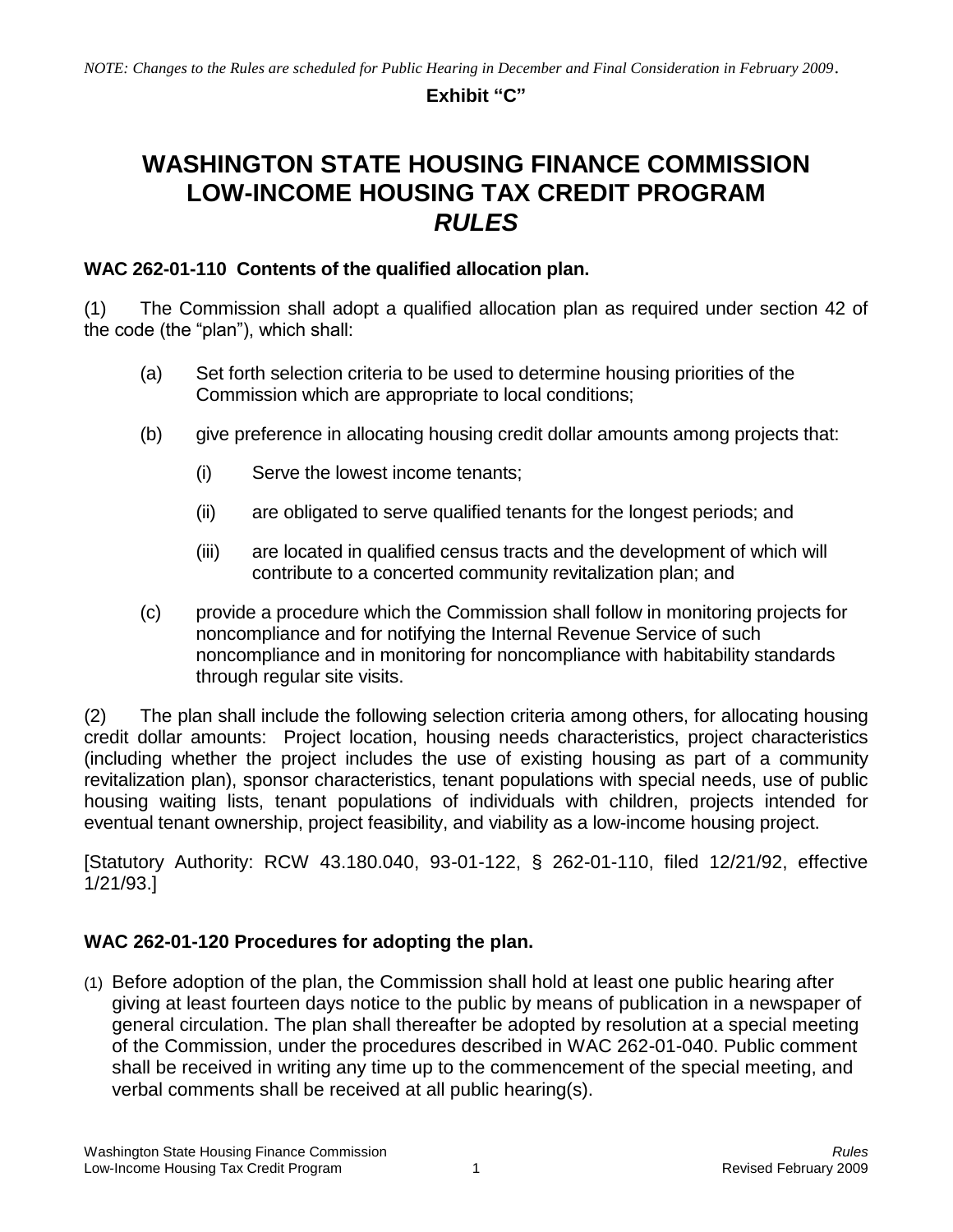- (2) The plan as adopted by the Commission shall become effective upon approval by the governor. Once approved by the governor, the plan shall be made available for public review under the procedure outlined in WAC 262-01-050.
- (3) The Commission may amend the plan from time to time by resolution, through the procedure described above. The plan shall be amended from time to time so as to ensure that tax credit allocations comply with the requirements of the code and treasury regulations promulgated thereunder, as amended and in effect from time to time.
- (4) The Commission shall make copies of the plan available upon request directed to the Washington State Housing Finance Commission, 1111 Third Avenue, Suite 2240, Seattle, WA 98101.

[Statutory Authority: RCW 43.180.040, 93-01-122, § 262-01-120, filed 12/21/92, effective 1/21/93.]

## **WAC 262-01-130 Tax Credit Program.**

(1) Applicants for tax credit shall submit a completed application in the form prescribed by the Commission and the required application fee by the deadlines set by the Commission each year. The Commission will not accept additional information or material changes to an application except as allowed during a prescribed correction period.

(2) As part of its application, each applicant shall submit, among other things:

- (a) Its federal identification number or, if the applicant is an individual, its Social Security number;
- (b) Evidence that it has control of all land necessary for completion of the project;
- (c) A comprehensive market study of the housing needs of low-income individuals in the area to be served by the project;
- (d) If applicable, a relocation plan for residents approved by the appropriate governmental authority;
- (e) Evidence that the project is consistent with the applicable state or local consolidated plan;
- (f) A written commitment to notify the relevant local public housing authority of the availability of units in the project;
- (g) Evidence of the financial capacity and experience of the development team; and
- (h) Evidence of the experience of the property management team.
- (3) (a) The Commission will rank projects proposed by tax credit applicants based upon the degree to which they meet the criteria set forth by the Commission in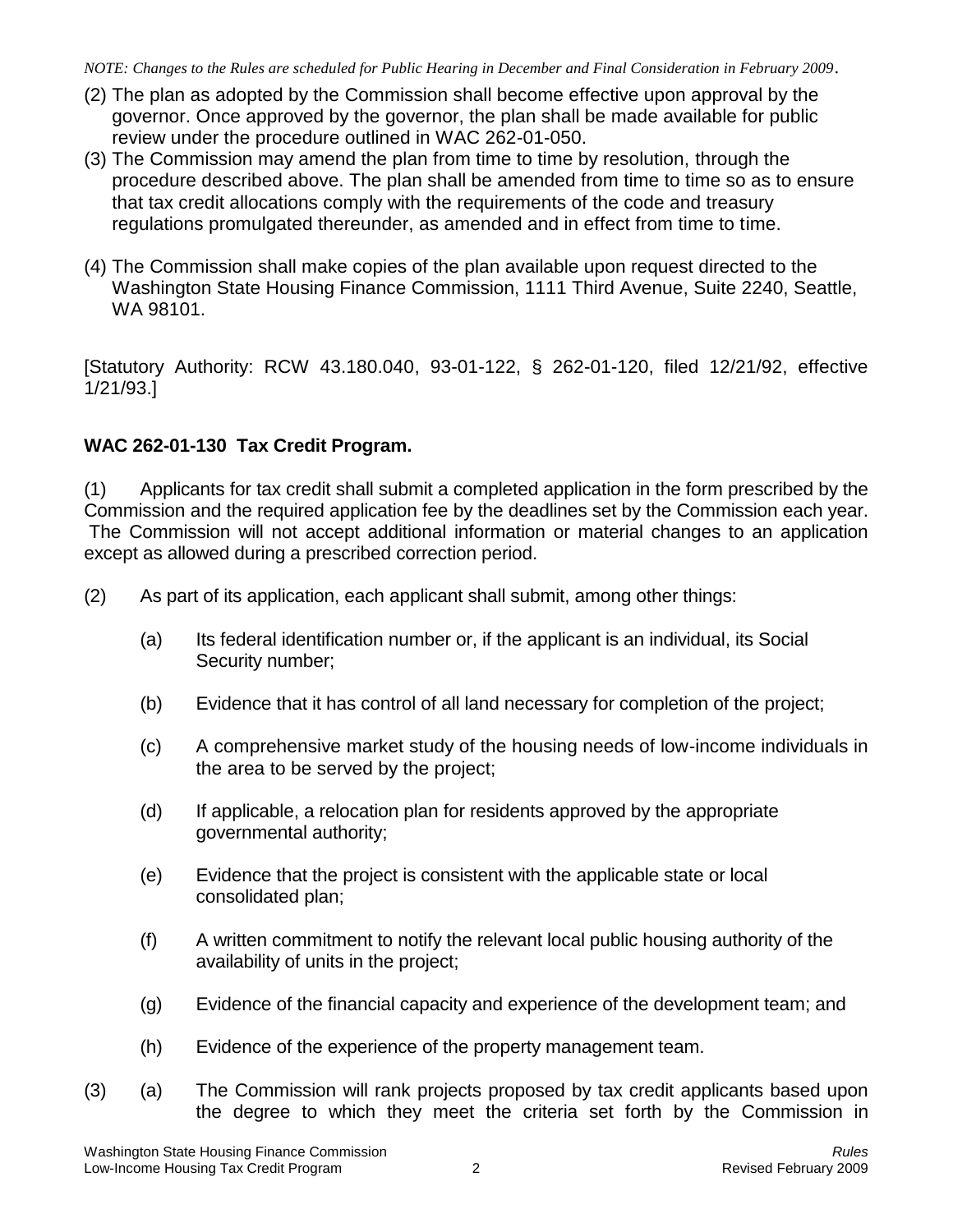*NOTE: Changes to the Rules are scheduled for Public Hearing in December and Final Consideration in February 2009*.

subsection (5) of this section. The Commission may decline to consider a project that fails to meet minimum standards established by the Commission for such an evaluation.

(b) Notwithstanding applicant characterization, the Commission may determine the scope of or otherwise define a "project" or "projects" for purposes of ranking applications and reserving and allocating tax credit.

(4) In order to qualify to receive tax credit, a project shall meet all of the requirements of section 42 of the code:

(5) For the purposes of ranking projects and allocating credit dollar amounts, the Commission will give preference to projects that serve the lowest income tenants, that are obligated to serve low-income tenants for the longest periods, and that are located in qualified census tracts and the development of which will contribute to a concerted community revitalization plan. In determining housing priorities, the Commission will consider sponsor and project characteristics. The Commission will give weight to those projects which, among other things:

- (a) Are located in areas of special need as demonstrated by location, population, income levels, availability of affordable housing and public housing waiting lists;
- (b) Set aside units for special needs populations, such as large households, the elderly, the homeless and/or the disabled;
- (c) Preserve federally assisted projects as low-income housing units;
- (d) Rehabilitate buildings for residential use;
- (e) Include the use of existing housing as part of a community revitalization plan;
- (f) Have received written authorization to proceed as a United States Department of Agriculture - Rural Housing Service multifamily new construction project approved by the Commission;
- (g) Are historic properties;
- (h) Are located in targeted areas
- (i) Leverage public resources;
- (j) Maximize the use of credits;
- (k) Demonstrate a readiness to proceed;
- (l) Serve tenant populations of individuals with children;
- (m) Are intended for eventual tenant ownership; and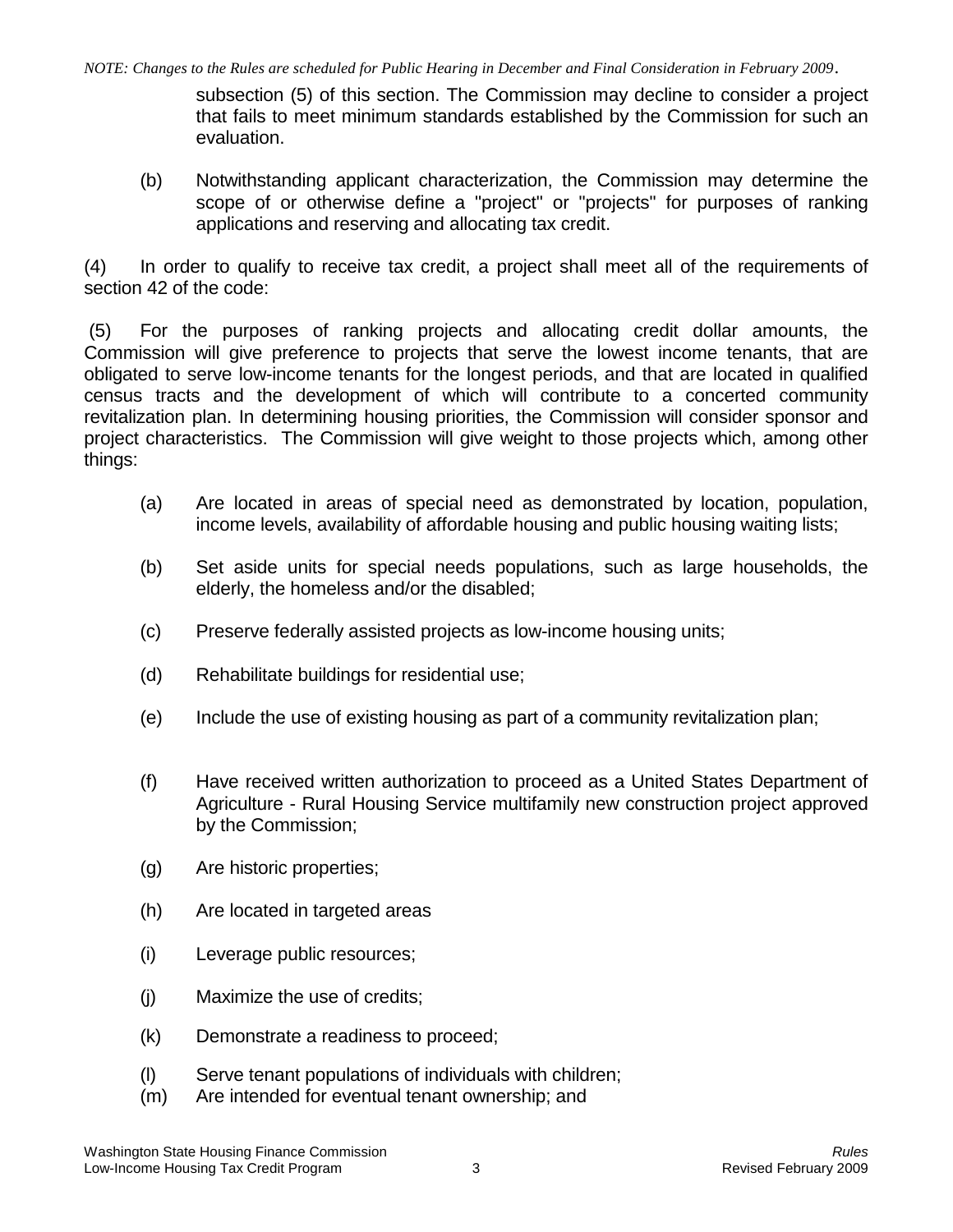- (n) promote energy efficiency
- (6) (a) The Commission will reserve at least ten percent of the state housing credit ceiling for a calendar year for projects in which qualified nonprofit organizations have an ownership interest and materially participate in the development and operation of the projects throughout the compliance period, all as described in the Code. A qualified nonprofit organization is an organization described in section 501 (c)(3) or (4) of the Code, which is determined by the Commission not to be affiliated with or controlled by a for-profit organization and one of whose exempt purposes includes the fostering of low-income housing.
	- (b) The Commission may also reserve a portion or portions of its state housing credit ceiling for other types of projects or sponsors.

(7) The Commission will determine the amount of tax credit necessary for the project's financial feasibility and viability as a qualified low-income housing project. The Commission will not allocate or award to a project more than the minimum amount of tax credit required to ensure a project's financial feasibility and viability.

- (8) The Commission may:
	- (a) Restrict the maximum amount of development costs on a per unit basis;
	- (b) Limit the maximum rehabilitation contingency and the maximum construction contingency;
	- (c) Restrict the maximum annual amount of tax credit for each low-income housing unit;
	- (d) Establish a maximum amount of credit an applicant may receive;
	- (e) Establish a maximum amount of tax credit a project may receive;
	- (f) Establish maximum developer fees and consultant fees; and
	- (g) Limit the amount of contractor's profit and overhead.

The Commission may also limit the amount of credit received or establish other limits for other reasons.

- (9) (a) As a condition of receiving tax credit, an applicant shall enter into agreements with the Commission, in forms acceptable to the Commission, which contain the terms under which the Commission reserves credit for a project and, if applicable, provides a carryover allocation for a project.
	- (b) As a condition to receiving tax credit, an owner shall enter into an extended use agreement with the Commission, in a form acceptable to the Commission, which